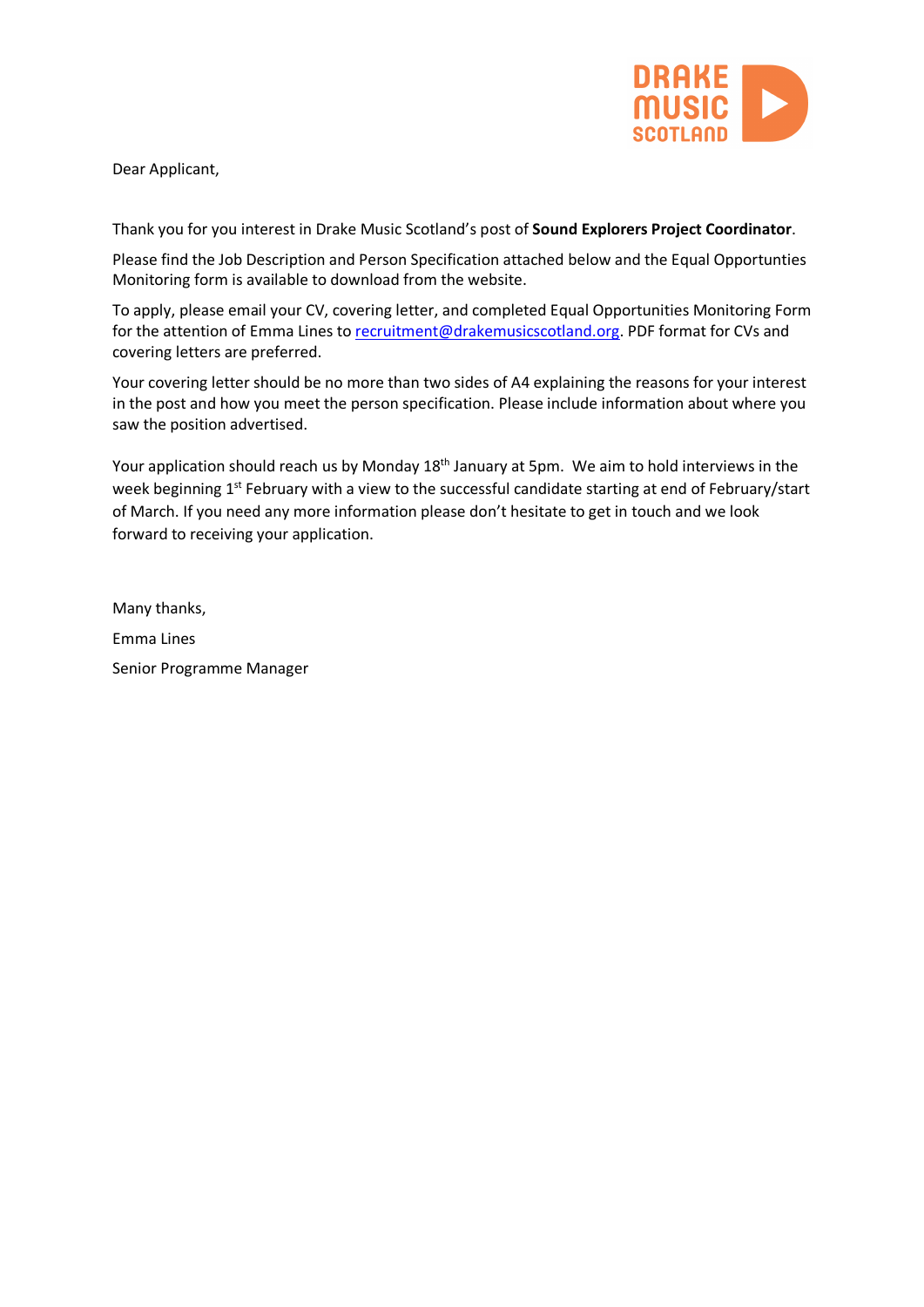

## **Drake Music Scotland**

**JOB DESCRIPTION – Sound Explorers Project Coordinator** Working hours - 14 hours per week (part time) Salary - £8,800 per annum **pro rata** based on £22,000

Annual Leave – 10 days (pro rata of 25 days full-time)

Fixed Term – 14 months Line Manager - Senior Programme Manager

All other terms & conditions are as per Terms & Conditions laid out in Staff Handbook.

## **Background**

Drake Music Scotland (DMS) was established in 1997 with the **principle aim** of **creating opportunities for people with disabilities and additional support needs of all ages to have access to music making.** Drake Music Scotland believes that everyone is able to participate actively in music and should have access to appropriate resources to enable them to do so. Working throughout Scotland, we aim to develop high quality provision through specialised expertise, training and the use of a range of music technologies and methodologies. Our aims include:

- Being the lead organisation in our sector, demonstrating best practice and artistic excellence in all aspects of our work
- Supporting each participant to have the highest degree of independence and control in their playing and to follow a pathway towards achieving their musical aspirations
- Producing an artistic programme including performances, creative collaborative partnerships, progressive music learning opportunities and training
- A national role and presence through key partnerships with appropriate agencies developing UK-wide and international connections

#### **About our Commitment to Equality**

Drake Music Scotland is an Equal Opportunities employer. We are committed to equality and inclusivity across our work and organisation.

We welcome disabled applicants and those with long-term or chronic health conditions and will make any reasonable adjustments required for any part of the recruitment process, and to support you in your role.

All disabled candidates who meet the essential criteria will be invited to interview. In addition, we are especially welcoming of other under-represented groups in the organisation including BME and LGBTQ people.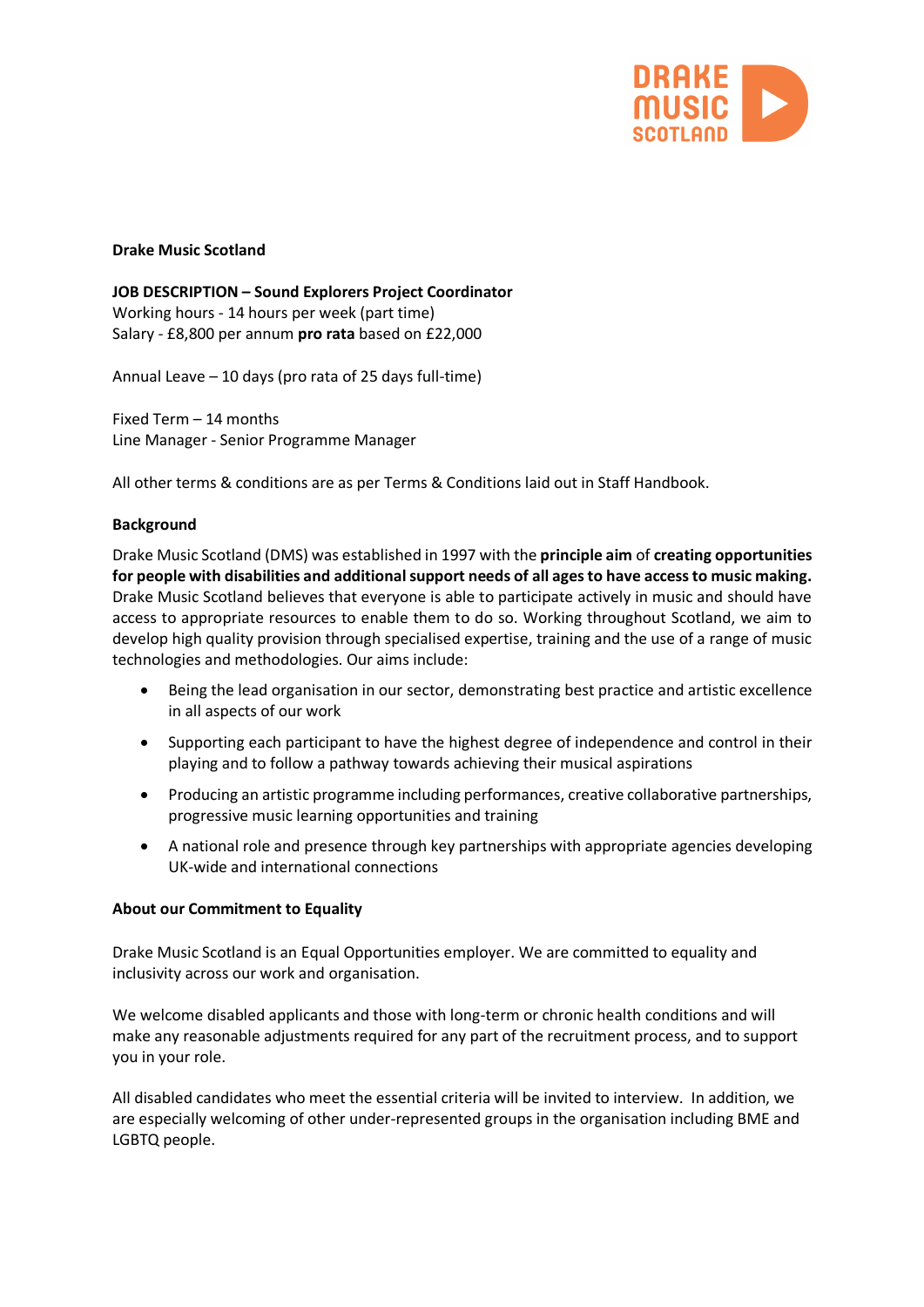

### **About Sound Explorers**

**Sound Explorers** is a new programme of online activity devised by Drake Music Scotland funded by the Scottish Government's Youth Arts Emergency Fund.

It positively responds to the changed learning landscape for young people with additional support needs offering a flexible and fun way to engage with and experience the benefits of music making. It will directly tackle the lack of access to music making for young people with disabilities and Additional Support Needs (ASN) caused by the Covid pandemic.

Targeting five local authorities where greatest need has been identified, we will deliver a programme of fun and interactive online music sessions for schools which will also enable pupils at home to join in music making with their class and feel less isolated and excluded.

The programme will also strengthen the sector's infrastructure, providing employment, training & CPD for our existing team of Freelance Inclusive Music Practitioners (Drake Music Scotland Associate Musicians) and Emerging Practitioners (New Trainee Associate Musicians) hit hard by the Covid-19 pandemic. It will help boost their professional practice as well as develop knowledge and skills on how to present music making sessions online engaging and inspiring young people with ASN. It will also empower teachers with music resources that they can continue to use in the longer-term.

## **The Sound Explorers Project Co-ordinator Post**

The following gives an indication of the duties and responsibilities that the post will entail, with a list of key tasks below. The exact nature of these duties and responsibilities may vary and the post-holder will be expected to work flexibly and carry out any work that is reasonably required as part of the post.

- Work within the timelines of the Sound Explorers programme to support the delivery of the programme objectives with guidance from the Senior Programme Manager.
- Contact Local Authorities' representatives and with their input identify suitable schools to participate in the programme
- Consult with school staff and participants on ideas for resources/themes
- Day-to-day liaison with schools and Trainee Associate Musicians involved with Sound Explorers
- Scheduling project dates with Trainees, existing Associate Musicians and Schools
- Work within set budgets to deliver the outcomes. Budgets will be agreed, and overseen by Senior Programme Manager throughout the project.
- Manage the creation of Sound Explorers resources including Figurenotes resources, webbased content and video content with Artistic Director and Figurenotes Team.
- Evaluation and compiling of documentation to report to funders with other members of the DMS team.
- Documentation and Marketing including collecting images, video clips, social media presence. Compile evaluation materials and ensure regular updates to social media and dedicated website page for Sound Explorers.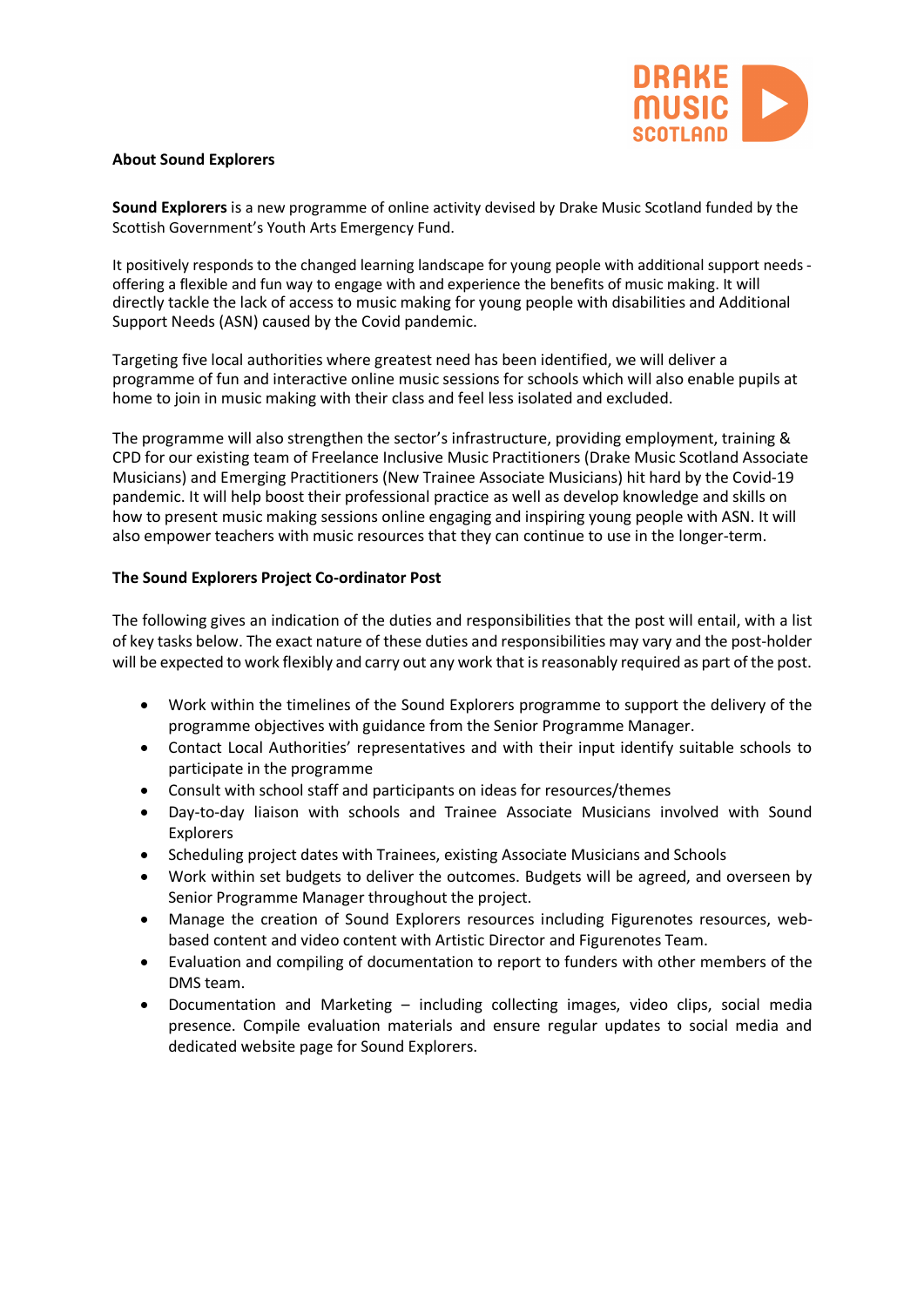

## **General Information**

Drake Music Scotland is following Scottish Government COVID-19 guidelines and currently DMS staff are mainly working from home and will continue to do so until advice changes. The post holder will work from home independently and when official guidance allows, from the Drake Music Scotland office in Edinburgh, and in other parts of Scotland and the UK from time to time.

## **The post holder will be expected to:**

- Work as a key member of the team and contribute positively to the ongoing programme, new developments and attend Team Meetings
- Promote the values, activities and products of Drake Music Scotland
- Be responsible for their own programme of work and liaise with project personnel in planning and scheduling
- Be prepared to work at the DMS office base when guidance allows, sometimes later than normal office hours and on occasion open and close the office and studio and operate the alarm system
- Be prepared to undertake professional development activities including to build their skills relating to the job as outlined
- Be prepared to receive sensitive information regarding participants or team members, and in that event to ensure confidentiality is respected and observed and to communicate this information only to designated personnel
- Be prepared to undergo personal checks through the PVG scheme and complete Online Safeguarding and Child Protection Training
- Undertake all activities in compliance with Drake Music Scotland's policies and procedures

# **PERSONAL SPECIFICATION**

#### **ESSENTIAL**

**Qualifications –** Higher Education or the equivalent level of experience in creative industries, music education or performing arts

#### **Skills and Experience**

- Knowledge, experience of arts project coordination
- A good working knowledge of education projects
- Publicity and marketing experience including online marketing and communication
- Experience and enthusiasm for IT and web-based working, including knowledge of social media
- A creative, confident self-starter with excellent written and verbal communication skills
- Excellent organisational skills with highly developed attention to detail and high levels of accuracy and reliability
- Excellent IT skills with knowledge of office software including word processing, databases and spreadsheets
- Experience of record keeping, monitoring and reporting using a database or spreadsheet
- Ability to remain calm and effective in a busy and demanding work environment